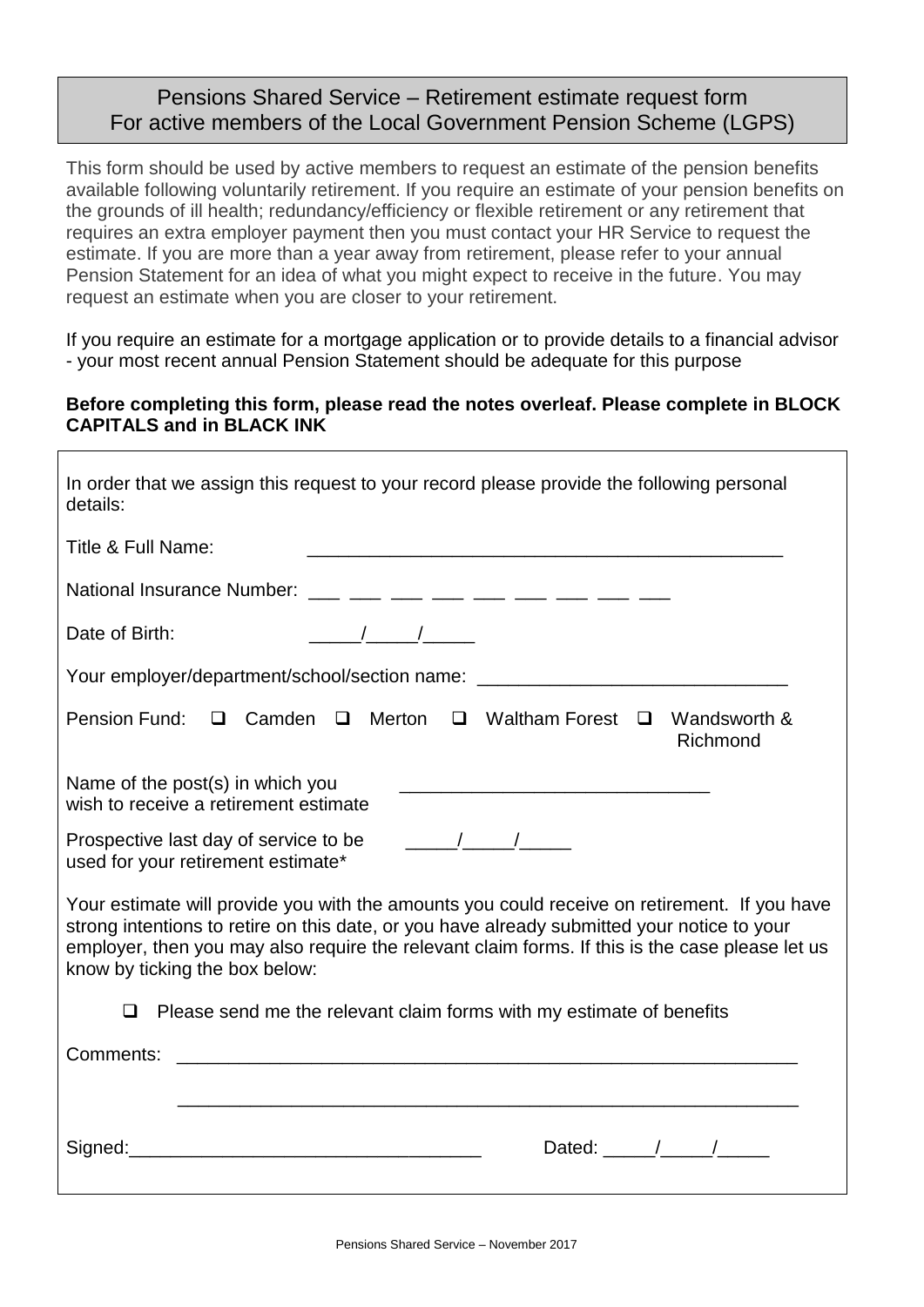# Retiring from the Local Government Pension Scheme (LGPS)

#### **Purpose for which this form will be used**

This form, once completed and returned to the Pensions Shared Service, will be used to provide you an estimate of the benefits that may be payable should you voluntarily retire on the date provided. If you are leaving your employment then you should inform your employer as well as the Pensions Shared Service.

| <b>Personal Details</b>                                                                                                                                                                                              |
|----------------------------------------------------------------------------------------------------------------------------------------------------------------------------------------------------------------------|
| Address:                                                                                                                                                                                                             |
|                                                                                                                                                                                                                      |
| Email:                                                                                                                                                                                                               |
| <b>Relationship Status</b>                                                                                                                                                                                           |
| I am single and have never been married or formed a Registered Civil Partnership                                                                                                                                     |
| I am married: _____________(date of marriage)                                                                                                                                                                        |
| I am a widow / widower / surviving registered Civil Partner                                                                                                                                                          |
| I am in Civil Partnership or same sex marriage: _____________(date of registration or<br>marriage)                                                                                                                   |
| I am divorced _____________(date of decree absolute)                                                                                                                                                                 |
| $\Box$ I am judicially separated                                                                                                                                                                                     |
| My Civil Partnership has been dissolved: _______________(date of dissolution)                                                                                                                                        |
| I I was a contributing member of the LGPS on or after 1 April 2008 and my Cohabiting<br>Partner is eligible to receive a Survivor's Pension in the event of my death*. My partner's<br>name is _____________________ |
| *See https://lgpsmember.org/more/cohab-partner.php for more information.                                                                                                                                             |
| Dated: $\frac{1}{\sqrt{1-\frac{1}{2}}}\frac{1}{\sqrt{1-\frac{1}{2}}}}$                                                                                                                                               |
| <b>Submitting this form</b>                                                                                                                                                                                          |
| This form may be submitted by post or email                                                                                                                                                                          |

Address: Pensions Shared Service PO Box 72351 London SW18 9LQ Email: pensions@wandsworth.gov.uk

Pensions Shared Service – November 2017